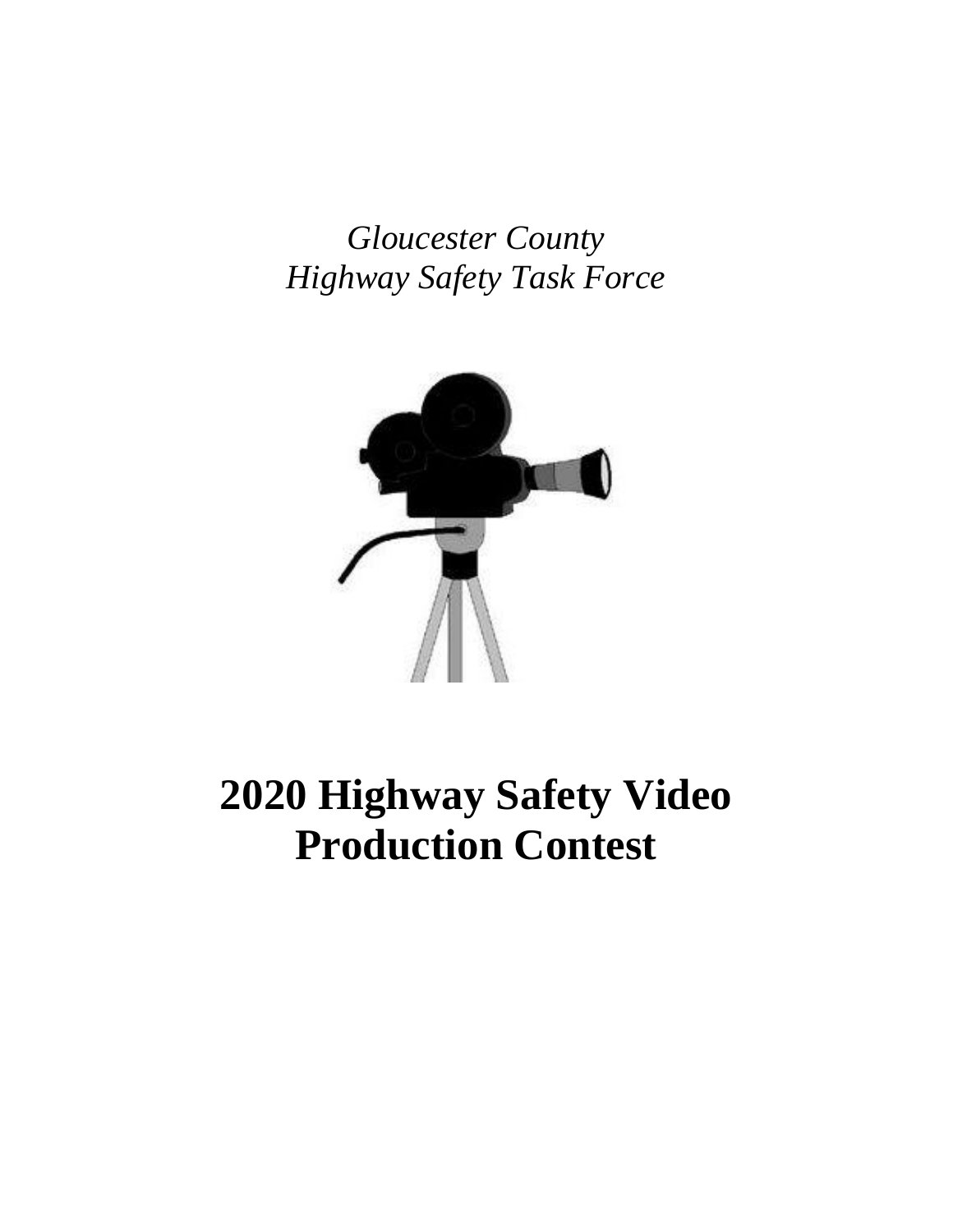

### **2020 Highway Safety Video Production Contest**

### **Purpose**

The purpose of the Gloucester County Highway Safety Video Production Contest is to encourage and challenge student groups to use their creativity in producing an educational video. The students may choose from five (5) topics: (1) Driving Under the Influence, (2) Aggressive Driving, (3) Distracted Driving, (4) Drowsy Driving, and (5) Pedestrian Safety. The winning team for each category will be the one that produces the most interesting, creative video which captures the message of the danger(s) of the selected topic(s). Please see attached reference sheet for a complete description of the topics and a list of credible websites to begin research. All students will be recognized for their participation in this endeavor.

### **Eligibility**

The Gloucester County Highway Safety Video Production Contest is open to all high school students (grades 9-12) and all middle school students (grades 5-8) currently residing in Gloucester County, New Jersey, or attending high school or middle school in Gloucester County, New Jersey. A teacher or counselor must sponsor and be responsible for the supervision of the team, but will not participate in the production of the video. A teacher or guidance counselor may sponsor more than one video production team. A team may consist of up to 6 (six) students from the same school. All entries must include the principal's consent for contest entry and the principal's contact information.

### **Guidelines & Rules**

- Each team will submit a video that they have postmarked by March 1, 2020. Any entries postmarked after the March 1, 2020 deadline, will not be considered. Videos should be sent to: Gloucester County Highway Safety Taskforce, ATTN: Sergeant Nicholas Schock, P.O. Box 623, Woodbury, NJ 08096. Questions or concerns can be addressed by contacting the Taskforce at (856) 384-5640.
- Videos must be 30 seconds in length. Entries not conforming to the time constraints will be disqualified. Video length will be judged from the first to the last frame of video. Credits and title will not be counted towards length, and must be submitted separately from the actual video.
- Each entry must be accompanied by a completed entry form, which is attached. This form may be photocopied.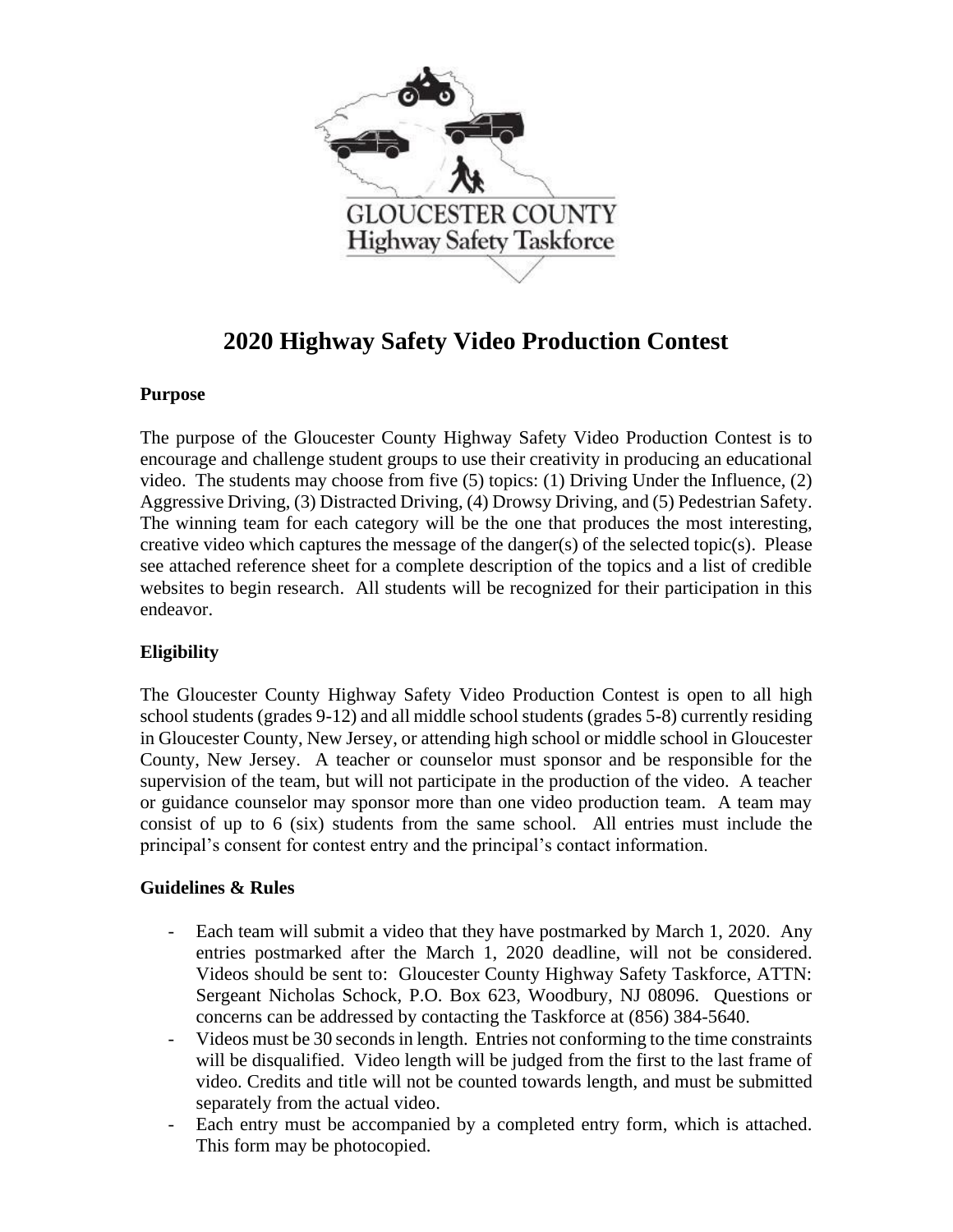- The video topic must be on one of the following five (5) topics: (1) driving under the influence, (2) aggressive driving, (3) distracted driving, (4) drowsy driving, and (5) pedestrian safety. The content must be appropriate for student viewing.
- In addition to the selected topic, the following public service message(s) must be incorporated into each video: "Drive to Stay Alive"
- Each entry must have its own unique title. The preferred method of submittal of videos is on a thumb drive. Multiple videos may be submitted on the same thumb drive, provided they each have their own unique title that corresponds with the entry form. If unable to submit entries on a thumb drive, a DVD is acceptable.
- All laws of the State of New Jersey must be followed during the production and filming, any video not in compliance will not be considered and disqualified.
- Entrants must submit their video on a thumb drive or standard DVD. The thumb drive file format must play in a standard media player, such as VLC player or Windows Media Player. A DVD must be in a format that can play on an ordinary DVD Player without the need for a computer or other device. The video should be in the style of a public service announcement.
- Entrants must provide information on the sites or references used when statistics or other information is provided. This may be included as a separate video from the public service announcement, or printed on separate sheet of paper and submitted with the video, but CANNOT be part of the actual public service announcement.
- Videos must not highlight actual products, labels or corporate names. Product labels should be covered.
- All teams must comply with copyright regulations.
- Students may use any music they wish in the production of their videos. However, to comply with copyright regulations, the Taskforce has a collection of preapproved music to use when making videos. The collection is the same as provided in 2009-2013. A copy of the discs can be obtained by contacting the Taskforce at 856-384-5640.
- Audio level should be adjusted to -12db.
- Students are allowed to be a member of only one team.
- Each DVD must be labeled with the entrant's name, school name, teacher's name as well as the title of the entry. A thumb drive may be packaged in an envelope with the same information.
- Do not send your original program master. Entries will not be returned.
- Videos should contain original content.

### **Judging and Awards**

- The Gloucester County Highway Traffic Safety Task Force will select the winner of the contest based on the video that best portrays the message of the selected topic(s). All contest entries must be created by the student group.
- A copy of the scoring sheet is attached to the contest rules for reference.
- Elementary school and high school videos will be judged in one group. Prizes will be awarded to the top 10 overall videos.
- The winning teams will be awarded prizes and their video will be shown at a Gloucester County, New Jersey Movie Theater.
- All participating teams will be invited to the designated movie theater for the inaugural showing in April or May 2020. The exact date and location will be forwarded to each teacher contact. The winning teams that are present at the showing will be awarded their prizes. Winners may be asked or invited to do a short presentation or speech on their project at the opening show.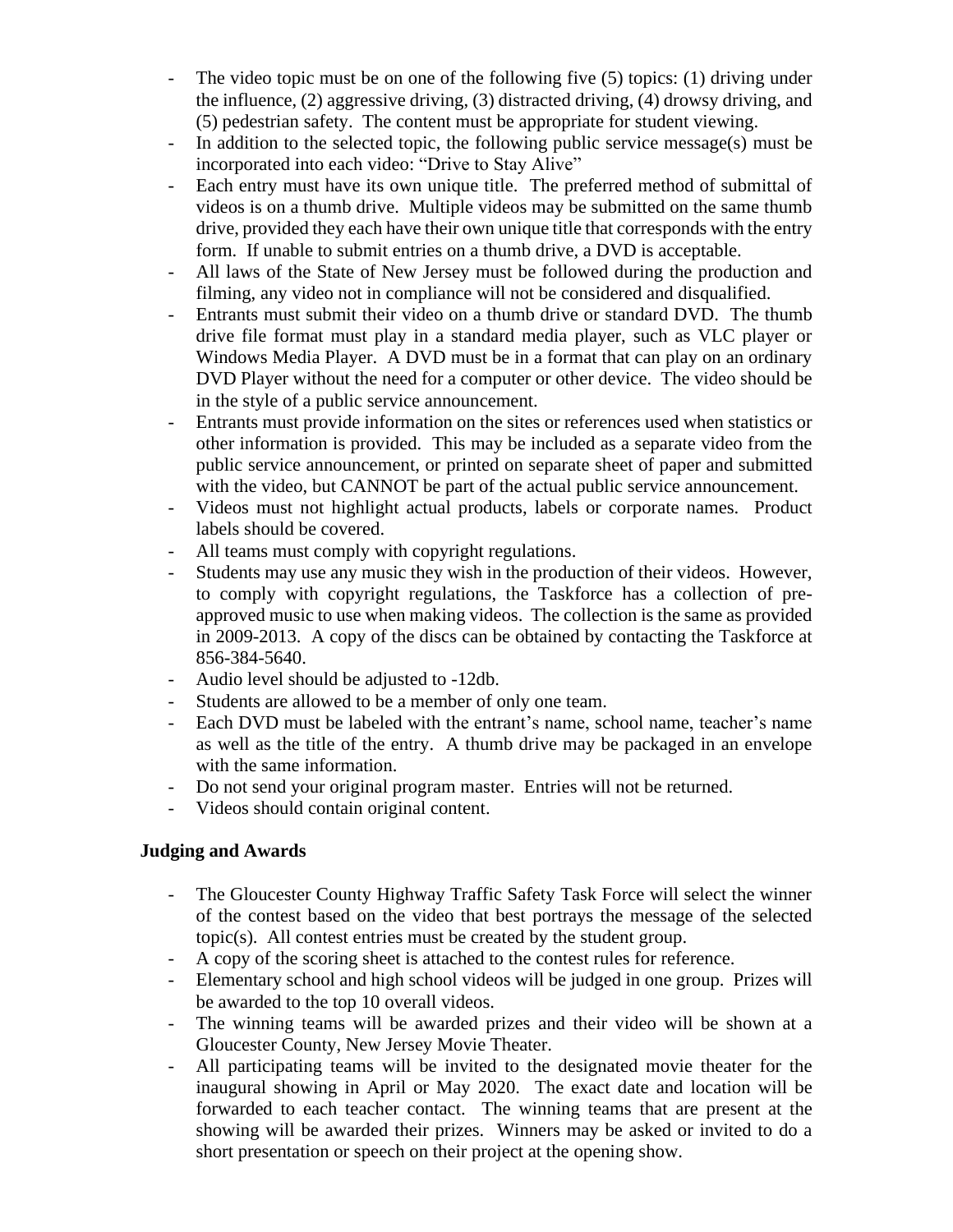- All videos submitted become the property of the Gloucester County Highway Traffic Safety Task Force and may be distributed freely.
- All videos will be pre-screened prior to judging, to verify compliance of all contest rules.
- Any violation of the guidelines and rules will result in a penalty assessed to the team's video, based upon each judge's discretion. Serious violations will result in disqualification of the team's video.
- Each school participating will have a video shown at the theater.

### **Safety Requirements**

- Each team must comply with all laws of the State of New Jersey in the production and filming of the video.
- All video concepts should be approved by the teacher or guidance counselor, prior to shooting.
- Contestants should exercise safety for all participants in the production and filming of the video.
- No vehicles should be damaged in the filming of the video.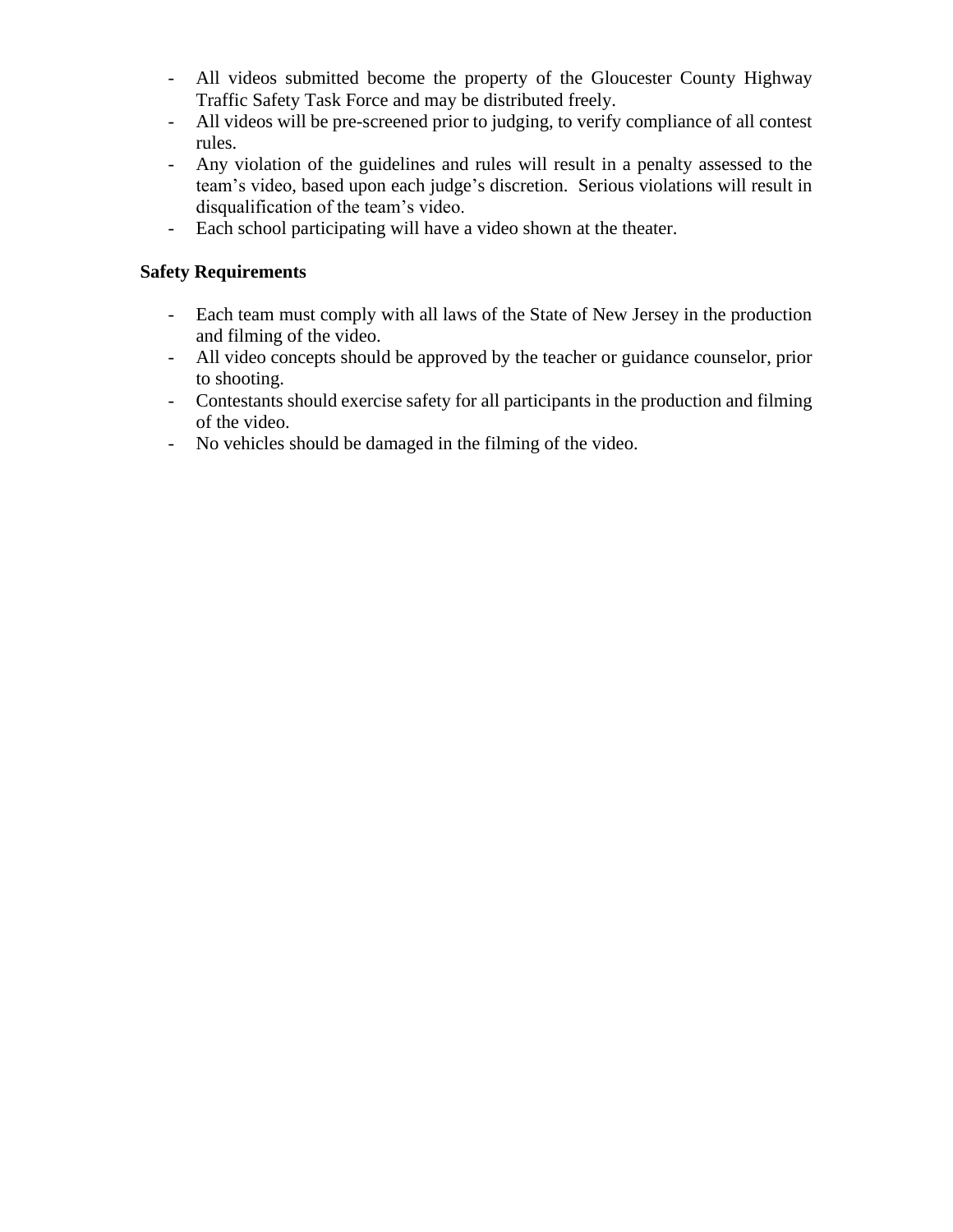# **2020 Highway Safety Video Contest Topic Selection and Reference Material**

### **Description of Topics:**

- 1. Driving Under the Influence: involves operating a motor vehicle while under the influence of intoxicating liquor, or with a blood alcohol concentration at or above .08%. Also involves operating a motor vehicle while under the influence of a narcotic, hallucinogenic or habit-producing drug (illegal, prescription, or over-the counter).
- 2. Aggressive Driving behaviors include speeding, tailgating, racing on the highway, improper passing, etc. Such behavior can lead to overconfidence and an "it can't happen to me" attitude.
- 3. Distracted Driving involves operating a motor vehicle while focusing on something else. Examples include driving while texting, talking on a cellular phone, and using a smartphone's applications and/or GPS.
- 4. Drowsy Driving involves falling asleep while operating a motor vehicle, or operating a motor vehicle without having slept in excess of 24 hours.
- 5. Pedestrian Safety involves operating a motor vehicle with due regard for the safety of pedestrians. Vehicles shall stop for pedestrians in a marked crosswalk, and not proceed until the pedestrian has cleared the crosswalk. Additionally, pedestrians shall not enter the crosswalk when a vehicle is so close that it is impossible for the driver to stop. When a pedestrian does not utilize a marked crosswalk, they must yield the right of way to all vehicles upon the roadway.

#### **Reference Websites:**

Brain Injury Association of NJ [www.bianj.org,](http://www.bianj.org/) [www.njteendriving.com,](http://www.njteendriving.com/) [www.ugotbrains.com](http://www.ugotbrains.com/) US National Highway Traffic Safety Administration [www.nhtsa.dot.gov](http://www.nhtsa.dot.gov/) NJ Division of Highway Traffic Safety [www.njsaferoads.com](http://www.njsaferoads.com/) Gloucester County Highway Safety Taskforce [www.gcsaferoads.org](http://www.gcsaferoads.org/) Southwest Council of NJ [www.southwestcouncil.org](http://www.southwestcouncil.org/) AAA South Jersey [www.AAAmidatlantic.com](http://www.aaamidatlantic.com/)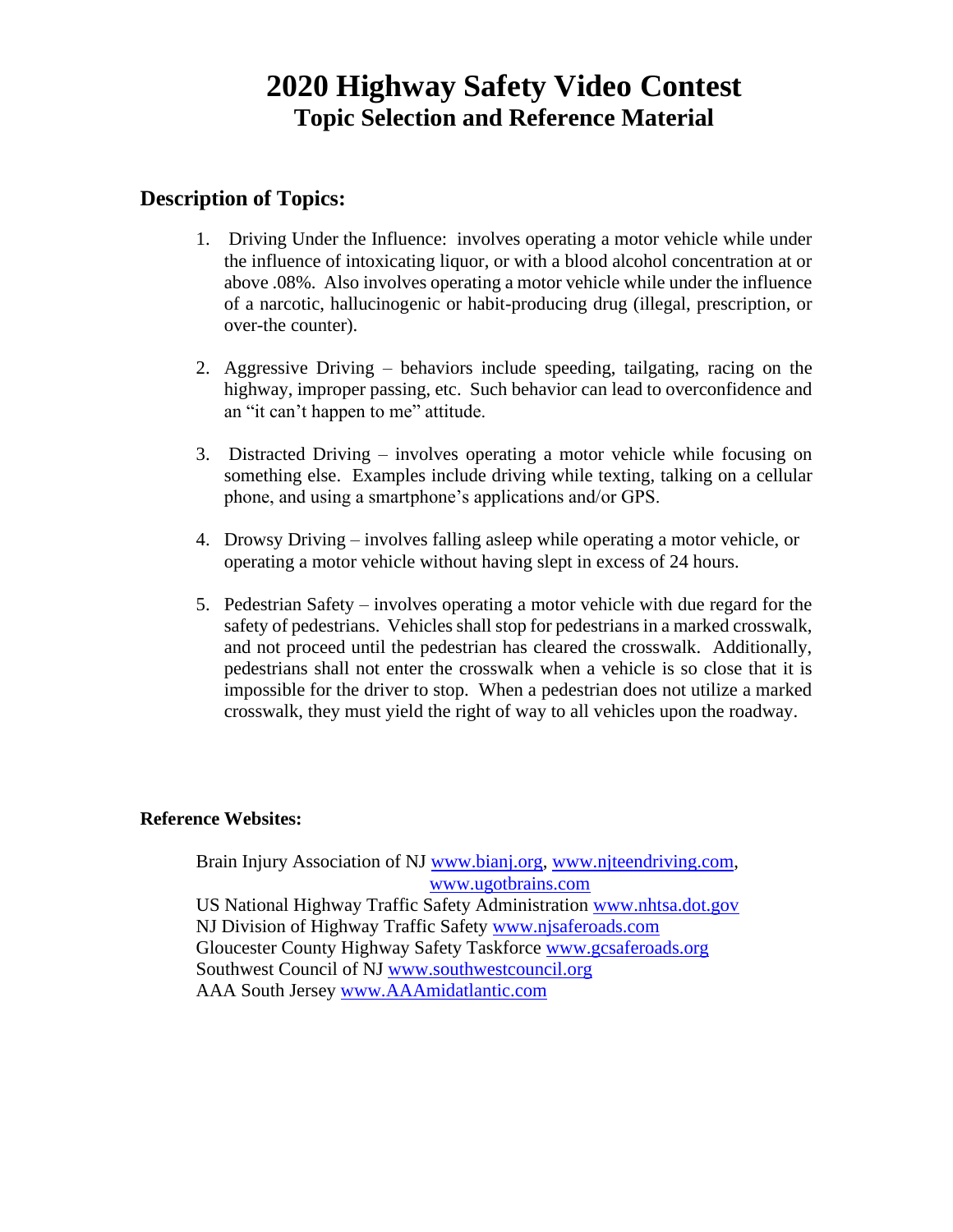## **Gloucester County Highway Safety Task Force 2020 Student Video Contest Entry Form**

| Include this form with video. Please print legibly.                                                                                                            |  |
|----------------------------------------------------------------------------------------------------------------------------------------------------------------|--|
|                                                                                                                                                                |  |
| Please circle topic: DUI Aggressive Distracted Drowsy Ped Safety                                                                                               |  |
| <b>Team Member Names:</b>                                                                                                                                      |  |
|                                                                                                                                                                |  |
|                                                                                                                                                                |  |
|                                                                                                                                                                |  |
|                                                                                                                                                                |  |
|                                                                                                                                                                |  |
|                                                                                                                                                                |  |
|                                                                                                                                                                |  |
|                                                                                                                                                                |  |
|                                                                                                                                                                |  |
| Teacher's Name                                                                                                                                                 |  |
|                                                                                                                                                                |  |
|                                                                                                                                                                |  |
| The signatures below verify agreement that the entry was completely produced by the submitting student(s).<br>One student signs for team.                      |  |
|                                                                                                                                                                |  |
|                                                                                                                                                                |  |
| I hereby give consent for this video to be submitted on behalf of our school district. I have<br>read the guidelines and rules and found this video to comply. |  |
| Principal's Printed Name                                                                                                                                       |  |
|                                                                                                                                                                |  |